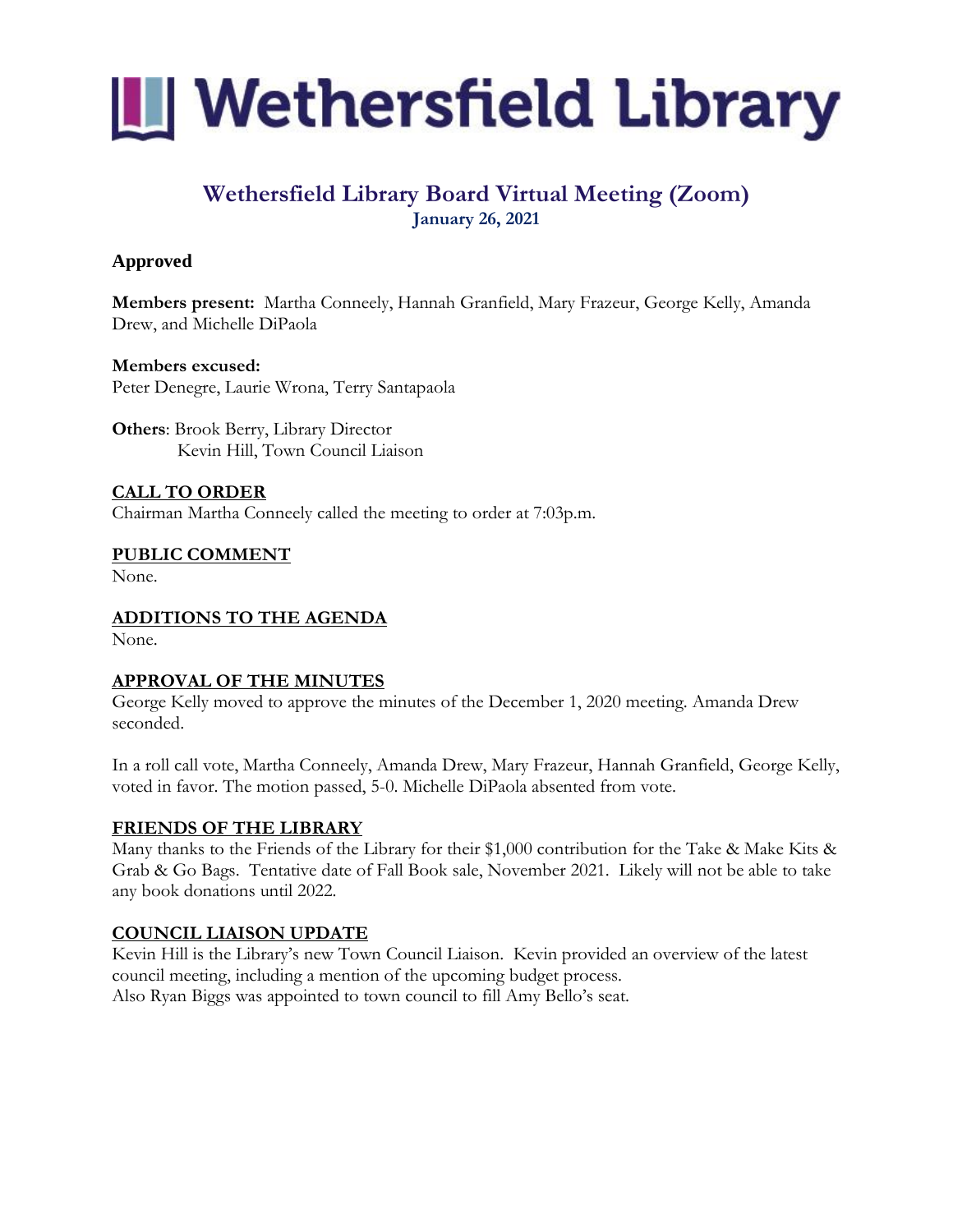Town Of Wethersfield Meeting Minutes Page 2

# **LIBRARY BOARD CHAIRMAN**

Welcome to Kevin Hill. Welcome to the Library Board's newest member; Michelle DiPaola. Councilman Biggs received a tour of the library.

#### **DIRECTOR'S REPORT**

#### Library Closure

The Library has been closed due to a positive test of a staff member for Covid 19. Out of an abundance of caution, the decision was made to close. This was an isolated positive case, so far no other staff members have tested positive. The public was not in danger. The library has been thoroughly cleaned and is expected to reopen to the public on Monday February 1st. During the library closure, the book drop will remain open.

#### Recruitment

The Public Services Manger position (Head of Children's) will be offered to an individual in the next few weeks.

#### Budget

Budget season is set to start. Brook and Martha attended the Capital Improvement Advisory Committee meeting. At this time the Library will not be submitting an ask to this committee for FY 21-22. Trying to wrap up an RFID project (Vista – upgrade to Windows 10 for self-check machines) that we received capital money for this last year. However, Brook did provide a list of several library projects that will need future funding and advocated for Physical Services projects that impact the Library facility (e.g. roofing).

Next in the budget is revenue projections. And then staff are currently working on the budget narratives, getting cost projections.

Brook also will meet tomorrow with Mayor Rell to discuss. At the February meeting, the Library board will vote on the preliminary proposed budget. It is pertinent that all attend. The Library Board's Finance Committee will meet prior.

Brook attended the Capital Improvement Advisory Committee meeting. She provided a list of library projects that need funding. At this time will not be submitting an ask to this committee.

#### **Programming**

Winter Reading Bingo for kids has started. The Children's Dept is hoping for 100 kids to participate. February 6<sup>th</sup> is Take your child to the Library day. Community puzzle pieces will be given out and asked to be returned to be part of a large puzzle.

Teen Programing will host a virtual murder mystery escape room, Among Us.